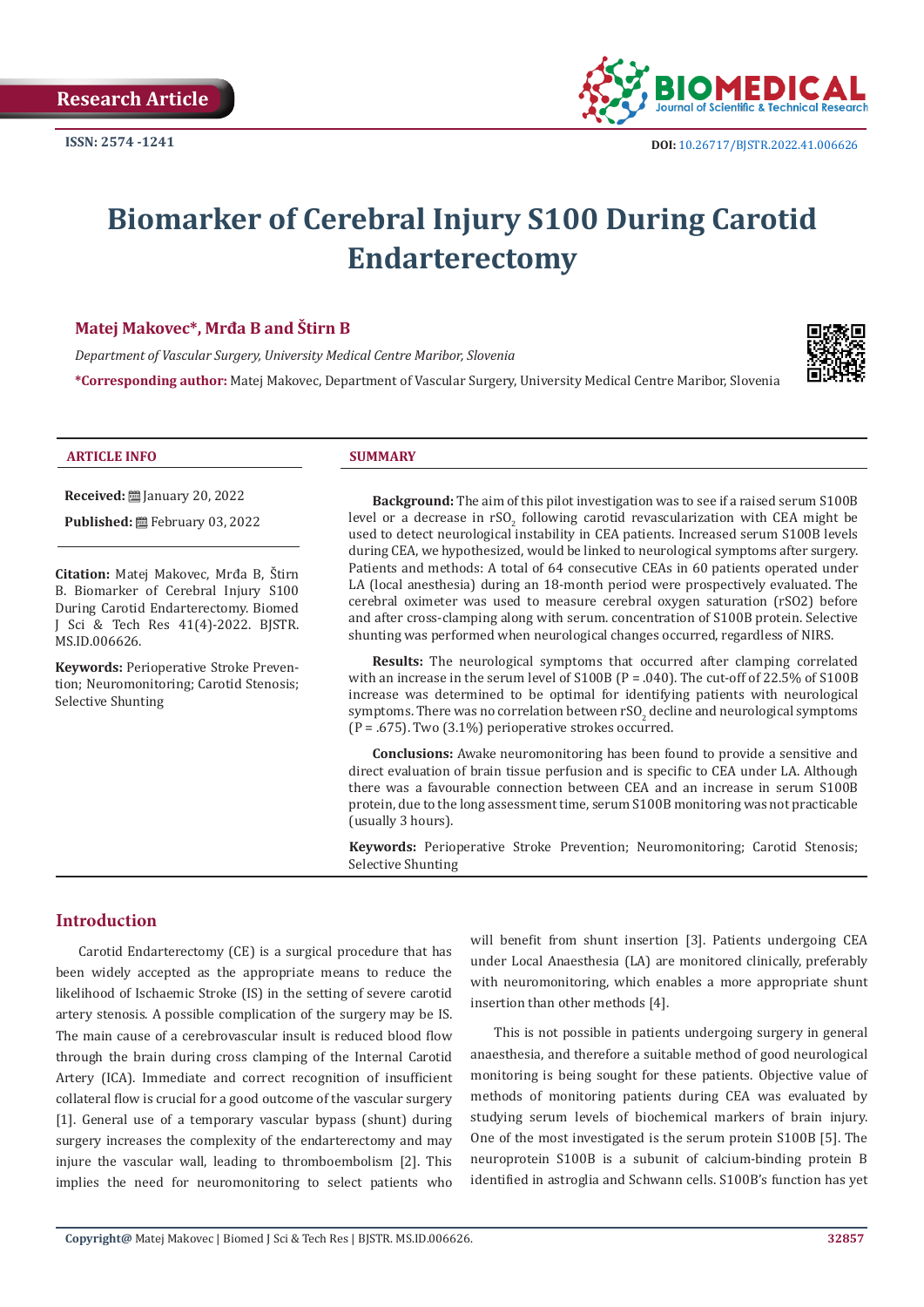to be fully explored and defined. At nanomolar concentrations, S100B stimulates axon development and neuronal survival. At micromolar levels, it causes apoptosis and increases the production of inflammatory cytokines [6]. Even during clinically atypical CEA, S100B in peripheral blood is a sensitive sign of Blood-Brain Barrier (BBB) failure and ischemic brain injury [7,8]. Peak S100 B levels can be found as early as 20 minutes after brain injury. On the other hand, it has a biological half-life of 30 to 113 minutes and is eliminated quickly by the kidneys [9]. In the previous decade, concerns regarding mild, subclinical brain harm after carotid revascularization have been raised [10].

Cappocia [11] et al. analyzed SB100 values as continuous and categorical data and found that they can be correlated with subclinical brain injury to some extent. Sahlein [12]. Inserted a 6 French Fogarty catheter rostral to the jugular bulbus through the facial vein. Fifteen minutes after carotid artery blockage, S100B levels in the jugular bulbus were considerably higher compared to baseline values. Some studies linked slight cerebral injuries following CEA and a large increase in serum S100B levels [13,14]. Several studies have found a large increase in S100B levels after declamping [15,16], followed by a reduction in S100B levels 24 hours later [10,17]. Falkensammer [18] investigated the relationship between perioperative levels of the molecular marker S100B and the likelihood of subclinical abnormalities in cerebral function and mild cerebral injury following CEA. Aleksic [4] observed a small but considerable increase in arterial S100B levels during carotid ventricular declamping.

NIRS (near-infrared spectroscopy) is a technique for determining regional oxygen saturation (rSO2). NIRS monitoring was employed in our department during CEA in all patients. A near-infrared light (NIR) emitting element is placed on the skin above the forehead to perform NIRS. Because NIR light penetrates through human tissue, some of it passing through the skin, subcutaneous tissue, and bone. The cerebral parenchyma reflects some of the light that reaches the brain. At particular wavelengths, the reflectance of brain tissue is substantially determined by the concentration of oxygenated haemoglobin in the tissue. The device records the amount of reflected photons as a function of wavelength by detecting the reflected photons. The INVOS system determines tissue oxygenation by measuring the amount of reflected light at wavelengths of 730 and 810 nm and calculating the regional oxygen saturation of haemoglobin (rSO2 index, sometimes known as simply  $\text{rSO}_2$ ) [19]. The aim of this pilot investigation was to see if a raised serum S100B level or a decrease in  $\mathsf{r} \mathsf{S} \mathsf{O}_2$  following carotid revascularization with CEA might be used to detect neurological instability in CEA patients. Increased serum S100B levels during CEA, we hypothesized, would be linked to neurological symptoms after surgery.

# **Patients and Methods**

# **Study Population**

A prospective observational study design was performed with patients admitted to the Department of Vascular Surgery of Novo mesto General Hospital who underwent CEA between. Sixty adults (41 men, 19 women) between the ages of 50 and 86 years who underwent 64 CEAs over a 12-month time period were studied. The approval of the National Medical Ethics Committee of the Republic of Slovenia was obtained; written informed consent was obtained from all the patients. Indications for CEA included ipsilateral neurological symptoms (stroke, Transient Ischaemic Attack [TIA], amaurosis fugax), with ≥50% ICA stenosis, and both symptomatic and asymptomatic patients with 70% to 99% stenosis.

# **Carotid Endarterectomy**

Twenty-six patients were symptomatic, and all were scheduled to undergo CEA with regional anaesthesia achieved by the combination of superficial and deep cervical plexus block (100 mg levobupivacaine + 200 mg lidocaine). After carotid clamping, neurological assessment was performed by having the patient squeeze into the contralateral hand and speak. Neurological assessment was continuous throughout the operative procedure at 3-min intervals. The patients were assigned to one of two groups: those who developed neurological symptoms (neurological symptoms group) during clamping and those who did not (no neurological symptoms group). Criteria for the neurological symptoms group were development of motor weakness, slurring of speech, inability to respond appropriately to verbal commands, loss of consciousness, or seizure. These were also used as criteria for insertion of a shunt or anticipating a very short clamp time with primary closure. The patch closure was performed in 58 CEAs, with primary closure in 6.

# **Cerebral Oximetry**

The cerebral oximeter INVOS 5100C (Somanetics) was used to measure simultaneous, bilateral rSO<sub>2</sub> throughout the procedure. During surgery, brief and variable degrees of cerebral ischaemia occur during cross-clamping of the ICA [20,21]. The pre-clamping bilateral  $rSO_2$  value and the lowest ipsilateral measurement after ICA clamp placement were recorded. Inter subject variability in  $rSO_2$  index values is well known and was noticed in this study. To facilitate comparison of  $rSO<sub>2</sub>$  changes after carotid cross-clamp among all patients, and to determine the magnitude of  $\mathrm{rSO}_2$  change that was associated with a change in neurological function, the  $rSO<sub>2</sub>$ data were normalised by calculating a percentage change in  $rSO<sub>2</sub>$ reading during cross-clamp periods in each patient according to a formula (Figure 1). On the basis of previous studies [22], a decrease in  $\text{rSO}_2$  of ≥12% was considered clinically significant.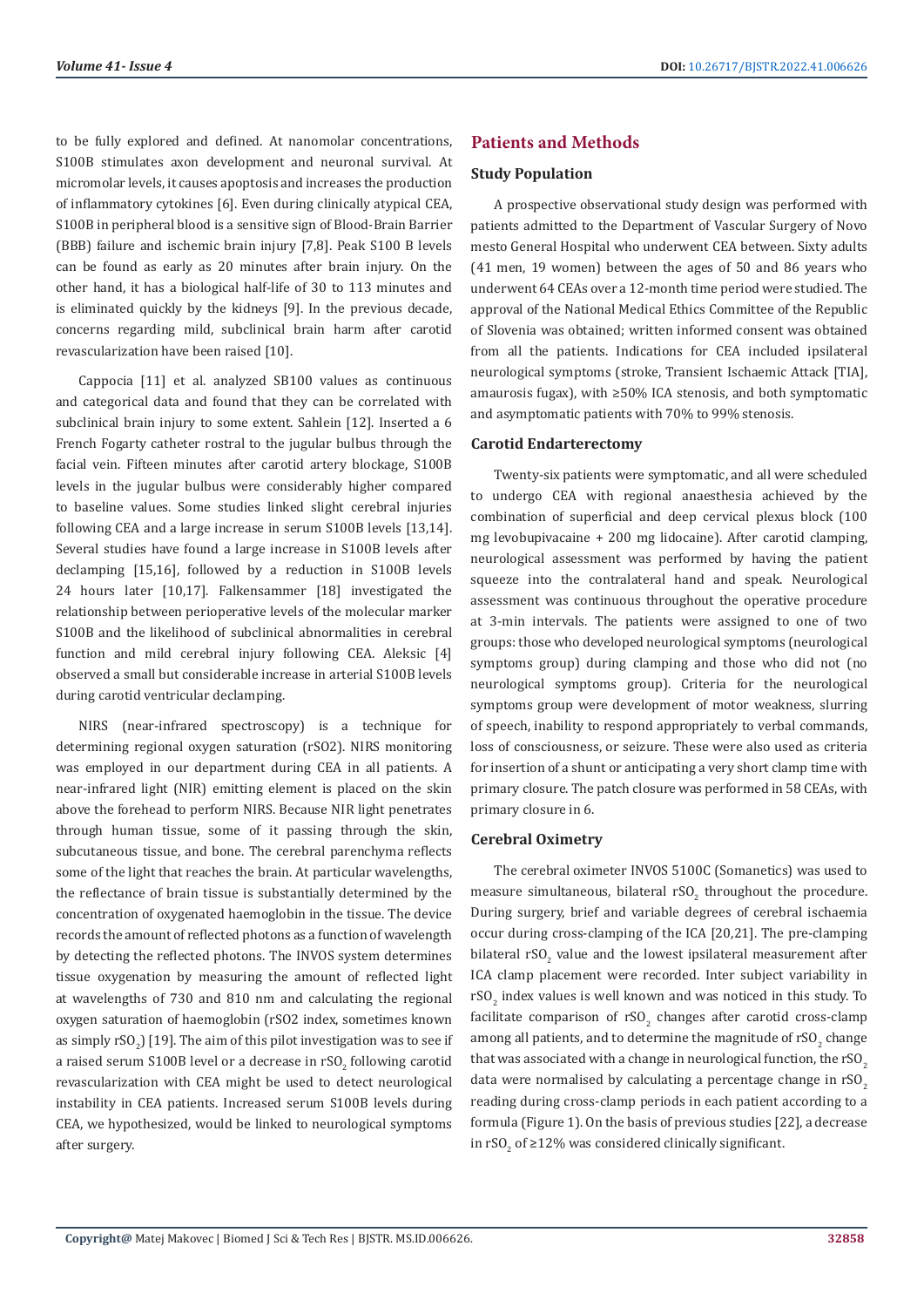#### $mean rSO2$  reading preclamp - minimum  $rSO2$  reading cross - clamp Percentage change  $=$ mean rSO2 reading preclamp

**Figure 1:** Thus, a change of rSO2 reading from a mean preclamp value of 60% saturation to a minimal (after cross-clamp) of 54% saturation according to this formula would represent a 10% decrease in rSO2 reading (percentage change = 10%).

# **Serum Biomarker of Brain Injury**

Venous blood samples were obtained for each patient preoperatively (basal sample, preclamp), immediately after the end of the procedure (declamp), and 12 hours, 24 hours, and 48 hours after the surgery. Samples were allowed to clot. Blood samples were centrifuged within 30 minutes, and serum was stored at –20°C until assayed in duplicate in a single batch within 6 months. The concentrations of protein S100B and NSE were measured by automated electrochemiluminescence assay (Cobas e411 analyser, Roche Diagnostics, Mannheim, Germany). The lower limit of detection for protein S100B was 0.005 µg/L. The upper reference limit of protein S100B was set at 0.105 µg/L, representing the 95th percentile of the healthy population. The reference limit was provided by the manufacturer of the assay and verified by the laboratory. We compared the baseline value with the sample taken immediately after the end of the procedure. An increase of 25% was considered abnormal [11].

# **Statistical Analysis**

The lowest values of rSO2 and highest values of S100B were used for comparison between the no neurological symptoms and neurological symptoms groups. The baseline characteristics of patients who developed neurological symptoms were compared with the patients with no symptoms using the chi-square test or Fisher exact test, where appropriate. In the case of continuous variables, the independent samples t-test or Mann-Whitney test was used. Of these results Positive Predictive Value (PPV), Negative Predictive Value (NPV), positive Likelihood Ratio (LR+), Negative Likelihood Ratio (LR-) and Diagnostic Odds Ratio (DOR) with 95% Confidence Intervals (CI) were calculated. ROC curve analysis was applied to identify the threshold values of parameters and the Area Under the Curve (AUC) values were compared. Statistical analysis was performed with R 3.5.2 statistical software (R Foundation for Statistical Computing, Vienna, Austria). A p-value less than 0.05 was considered as statistically significant.

# **Patients and Methods**

# **Study Population**

A prospective observational study design was performed with patients admitted to the Department of Vascular Surgery of Novo mesto General Hospital who underwent CEA between. Sixty adults (41 men, 19 women) between the ages of 50 and 86 years who underwent 64 CEAs over a 12-month time period were studied. The approval of the National Medical Ethics Committee of the Republic of Slovenia was obtained; written informed consent was obtained from all the patients. Indications for CEA included ipsilateral neurological symptoms (stroke, transient ischaemic attack [TIA], amaurosis fugax), with ≥50% ICA stenosis, and both symptomatic and asymptomatic patients with 70% to 99% stenosis.

# **Carotid Endarterectomy**

Twenty-six patients were symptomatic, and all were scheduled to undergo CEA with regional anaesthesia achieved by the combination of superficial and deep cervical plexus block (100 mg levobupivacaine + 200 mg lidocaine). After carotid clamping, neurological assessment was performed by having the patient squeeze into the contralateral hand and speak. Neurological assessment was continuous throughout the operative procedure at 3-min intervals. The patients were assigned to one of two groups: those who developed neurological symptoms (neurological symptoms group) during clamping and those who did not (no neurological symptoms group). Criteria for the neurological symptoms group were development of motor weakness, slurring of speech, inability to respond appropriately to verbal commands, loss of consciousness, or seizure. These were also used as criteria for insertion of a shunt or anticipating a very short clamp time with primary closure. The patch closure was performed in 58 CEAs, with primary closure in 6.

# **Cerebral Oximetry**

The cerebral oximeter INVOS 5100C (Somanetics) was used to measure simultaneous, bilateral rSO<sub>2</sub> throughout the procedure. During surgery, brief and variable degrees of cerebral ischaemia occur during cross-clamping of the ICA [20,21]. The pre-clamping bilateral  $rSO_2$  value and the lowest ipsilateral measurement after ICA clamp placement were recorded. Inter subject variability in  $rSO_2$  index values is well known and was noticed in this study. To facilitate comparison of  $rSO<sub>2</sub>$  changes after carotid cross-clamp among all patients, and to determine the magnitude of  $\mathrm{rSO}_2$  change that was associated with a change in neurological function, the  $rSO<sub>2</sub>$ data were normalised by calculating a percentage change in  $rSO<sub>2</sub>$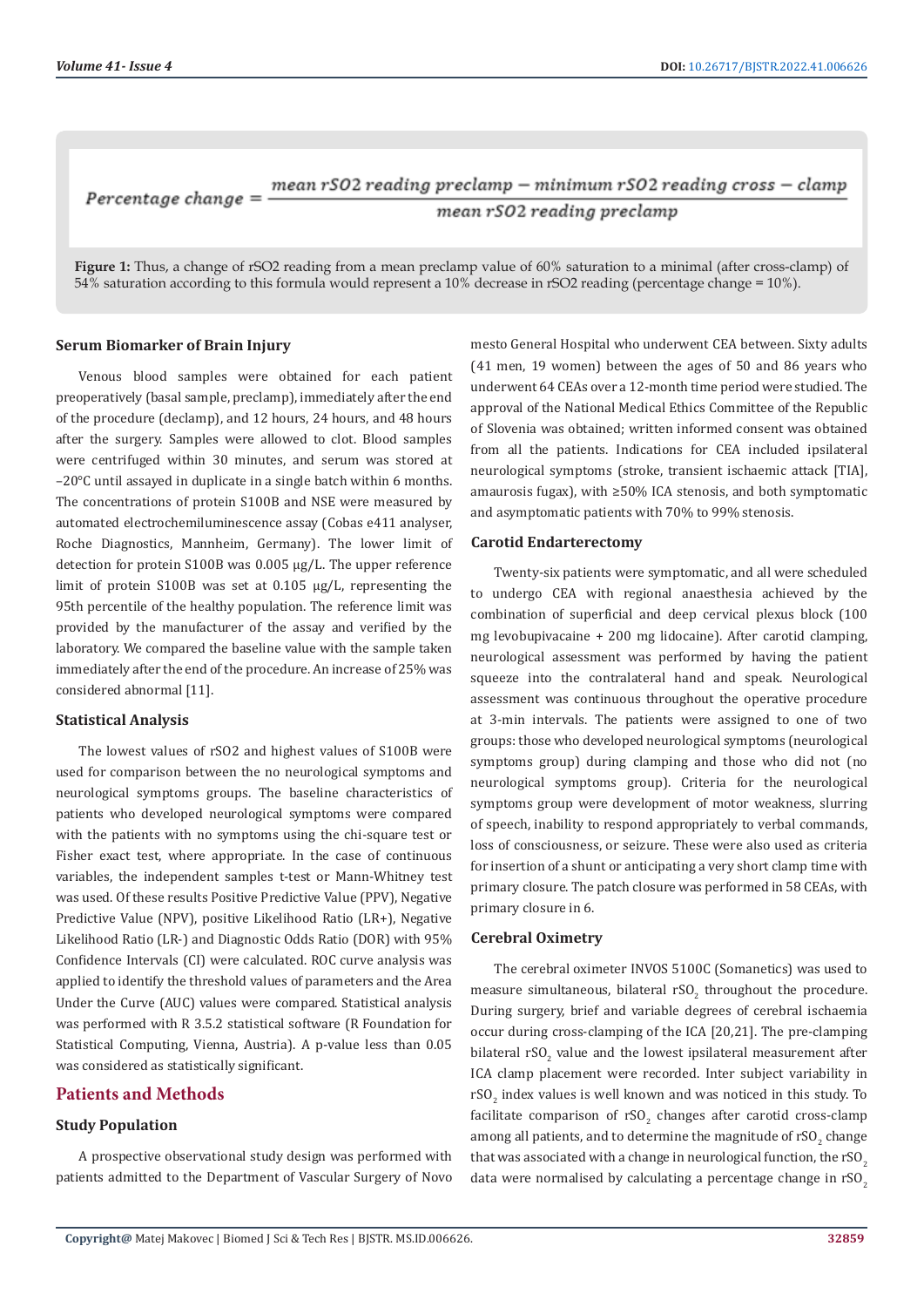reading during cross-clamp periods in each patient according to a formula (Figure 1). On the basis of previous studies [22], a decrease in rSO2 of ≥12% was considered clinically significant.

# **Serum Biomarker of Brain Injury**

Venous blood samples were obtained for each patient preoperatively (basal sample, preclamp), immediately after the end of the procedure (declamp), and 12 hours, 24 hours, and 48 hours after the surgery. Samples were allowed to clot. Blood samples were centrifuged within 30 minutes, and serum was stored at –20°C until assayed in duplicate in a single batch within 6 months. The concentrations of protein S100B and NSE were measured by automated electrochemiluminescence assay (Cobas e411 analyser, Roche Diagnostics, Mannheim, Germany). The lower limit of detection for protein S100B was 0.005 μg/L. The upper reference limit of protein S100B was set at 0.105 µg/L, representing the 95th percentile of the healthy population. The reference limit was provided by the manufacturer of the assay and verified by the laboratory. We compared the baseline value with the sample taken immediately after the end of the procedure. An increase of 25% was considered abnormal [11].

# **Statistical Analysis**

The lowest values of  $rSO<sub>2</sub>$  and highest values of S100B were used for comparison between the no neurological symptoms and neurological symptoms groups. The baseline characteristics of patients who developed neurological symptoms were compared with the patients with no symptoms using the chi-square test or Fisher exact test, where appropriate. In the case of continuous variables, the independent samples t-test or Mann-Whitney test was used. Of these results Positive Predictive Value (PPV), Negative

Predictive Value (NPV), positive Likelihood Ratio (LR+), negative Likelihood Ratio (LR-) and diagnostic odds ratio (DOR) with 95% Confidence Intervals (CI) were calculated. ROC curve analysis was applied to identify the threshold values of parameters and the Area Under the Curve (AUC) values were compared. Statistical analysis was performed with R 3.5.2 statistical software (R Foundation for Statistical Computing, Vienna, Austria). A p-value less than 0.05 was considered as statistically significant.

# **Results**

# **Baseline Characteristics**

In this study, 64 CEAs were performed under regional anaesthesia. There were 41 (67%) men and 19 (33%) women; patient mean age  $(\pm SD)$  was 70.9  $\pm$  8.5 years (range, 50-86 years). Two men and two women were operated bilaterally. Fifty-nine per cent of the CEAs were performed for asymptomatic disease, in comparison with 41% for symptomatic disease.

# **Demographics, Anatomy, and Pre-Operative Variables**

There were no differences (Table I) in diabetes mellitus, hypertension, smoking, hypercholesterolaemia, coronary artery bypass graft, and chronic renal failure or peripheral artery disease between those with and without neurological symptoms. There were no significant differences in rates of overall prior carotid intervention, symptomatic features, contralateral carotid stenosis grade, or pre-operative diagnostics between the two groups. However, ipsilateral carotid stenosis grade of 50–69% (43% vs. 12%) were more common in those with neurological symptoms and ipsilateral carotid stenosis grade of 70–89% (57% vs. 88%) were more common in those without neurological symptoms  $(P =$ .056).

**Table 1:** Baseline characteristics of no neurological symptoms (NS-) and neurological symptoms (NS+) group.

| <b>Baseline characteristics</b> | All patients $(n=64)$ | $NS - (n=57)$  | $NS+ (n=7)$     | p-value |
|---------------------------------|-----------------------|----------------|-----------------|---------|
| Age                             | $70.9 \pm 8.5$        | $71.0 \pm 8.1$ | $70.1 \pm 12.1$ | 0.811   |
| Gender - male                   | 43 (67)               | 39(68)         | 4(57)           | 0.675   |
| Smoking - current or past       | 23 (36)               | 20(35)         | 3(43)           | 0.695   |
| Hypertension                    | 58 (91)               | 51 (90)        | 7(100)          | 1.000   |
| <b>Diabetes</b>                 | 30 (47)               | 27(47)         | 3(43)           | 1.000   |
| Hyper holesterolaemia           | 51 (80)               | 46 (81)        | 5(71)           | 0.623   |
| Prior PCI                       | 10(16)                | 10(16)         |                 |         |
| Prior CABG                      | 10(16)                | 9(16)          | 1(14)           | 1,000   |
| PAD                             | 18 (28)               | 17(30)         | 1(14)           | 0.662   |
| <b>CRF</b>                      | 18(28)                | 16 (28)        | 2(29)           | 1.000   |
| <b>Symptomatic features</b>     |                       |                |                 |         |
| Symptomatic stenosis            | 26(41)                | 22 (39)        | 4(57)           | 0.428   |
| TIA                             | 12 (19)               | 10(18)         | 2(29)           | 0.607   |
| CVI                             | 14 (22)               | 12 (21)        | 2(29)           | 0.642   |
| Prior ipsilateral CEA/CAS       |                       |                |                 |         |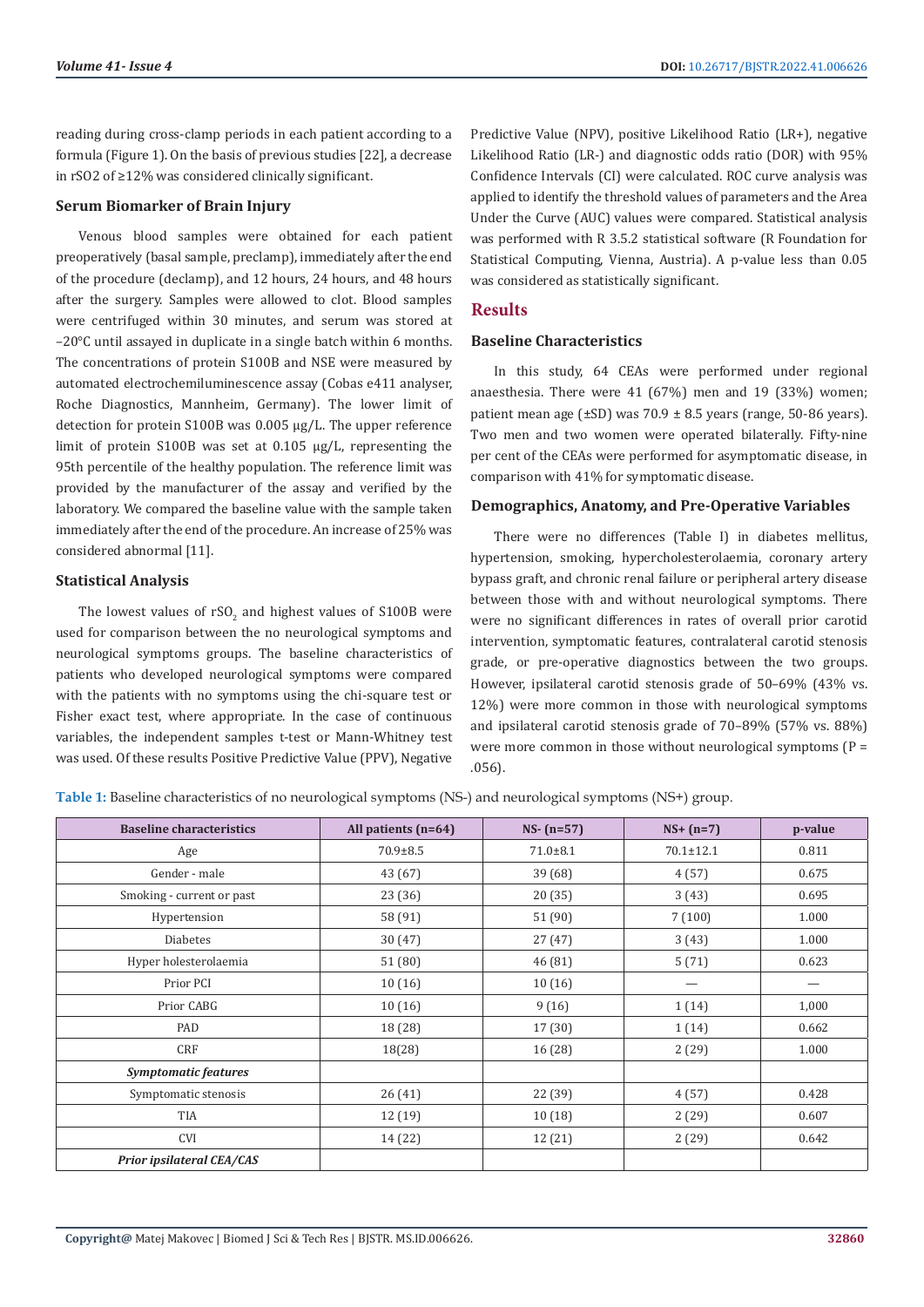| Prior contralateral CEA              | 6(9)    | 5(9)    | 1(14) | 0.516 |
|--------------------------------------|---------|---------|-------|-------|
| Prior contralateral CAS              | 1(2)    | 1(2)    | –     |       |
| Ipsilateral carotid stenosis grade   |         |         |       |       |
| $50 - 69%$                           | 10(16)  | 7(12)   | 3(43) |       |
| 70-89%                               | 33 (51) | 32 (56) | 1(14) | 0.056 |
| 90%                                  | 21(33)  | 18 (32) | 3(43) |       |
| Contralateral carotid stenosis grade |         |         |       |       |
| $< 50\%$                             | 34(61)  | 32 (64) | 2(33) |       |
| $50 - 69%$                           | 12 (21) | 9(18)   | 3(50) | 0.215 |
| 70%                                  | 10(18)  | 9(18)   | 1(17) |       |
| Contralateral carotid occlusion      | 8(12)   | 7(12)   | 1(14) |       |
| Pre-operative diagnostics            |         |         |       |       |
| Pre-operative duplex ultrasound      | 46 (72) | 41 (72) | 5(71) | 1.000 |
| Pre-operative CTA                    | 52 (81) | 46(81)  | 6(86) | 1.000 |
|                                      |         |         |       |       |

Note: Results are presented as n (%) or mean ± standard deviation.

PCI: Percutaneous Coronary Intervention; CABG: Coronary Artery Bypass Graft; PAD: Peripheral Arterial Disease; CRF: Chronic Renal Failure; TIA: Transient Ischaemic Attack; CVI: Cerebrovascular Insult; CEA: Carotid Endarterectomy; CAS: Carotid Artery Stenting; CTA: Computer Tomographic Angiography.

# **Operative and Post-Operative Variables**

Neurological deterioration after carotid clamping occurred (neurological symptoms group) in 7 (10.9%) operations. Neurological change resolved after insertion of an intravascular shunt. The median [1stQ, 3rdQ] duration of carotid cross-clamping were 23.2 [19.8, 28.9] minutes and 20.9 [12.4, 29.2] minutes in the no neurological and neurological symptoms groups, respectively (Table 2). This difference was not statistically significant (P=.519). A prosthetic patch was used in 58 (90.6%) procedures and primary closure in 6 (9.4%) procedures.

#### **S100B**

**Table 2:** Operative in post-operative factors in patients without Neurological Symptoms(NS-) and patients with Neurological Symptoms (NS+) during CEA.

| <b>Factor</b>                         | $NS - (n=57)$           | $NS+ (n=7)$        | p-value |
|---------------------------------------|-------------------------|--------------------|---------|
| Length of cross-clamping (min.)       | 23.2 [19.8-28.9]        | 20.9 [12.4-29.2]   | 0.519   |
| rSO <sub>2</sub>                      |                         |                    |         |
| Base ipsilateral                      | 69 [62-75]              | 62 [54-72]         | 0.232   |
| Lowest ipsilateral                    | 60 [52-67]              | 52 [42-65]         | 0.297   |
| Post-clamp ipsilateral (% decrease)   | 10 [6-19]               | $15[6-21]$         | 0.675   |
| Base contralateral                    | 69 [63-75]              | 65 [48-73]         | 0.232   |
| Lowest contralateral                  | 65 [60-72]              | $51[41-64]$        | 0.042   |
| Post-clamp contralateral (% decrease) | $4[2-8]$                | $4 [2 - 15]$       | 0.731   |
| <b>S100B</b>                          |                         |                    |         |
| Pre-clamp                             | $0.03$ [0.02-0.05]      | $0.05$ [0.02-0.07] | 0.771   |
| Declamp (% increase)                  | $-3$ [ $-31-25$ ]       | $36$ [7-79]        | 0.040   |
| Post op 12h (% increase)              | $-28$ [ $-46$ to $-2$ ] | $9$ [-35-26]       | 0.141   |
| Post op 24h (% increase)              | $-17$ [ $-39-14$ ]      | $4[-26-32]$        | 0.432   |
| Post op 48h (% increase)              | $-8$ [ $-33-53$ ]       | $11$ [-45-51]      | 0.755   |

Note: Results are presented as median [interquartile range].

CEA = carotid endarterectomy; rSO2 = cerebral oxygen saturation; S100B = protein S100B.

Median [1stQ, 3rdQ] baseline serum levels of protein S100B in the asymptomatic patients and symptomatic patients were 0.030

[0.021, 0.053] and 0.037 [0.025, 0.060], respectively. There were no significant differences in baseline preclamp concentrations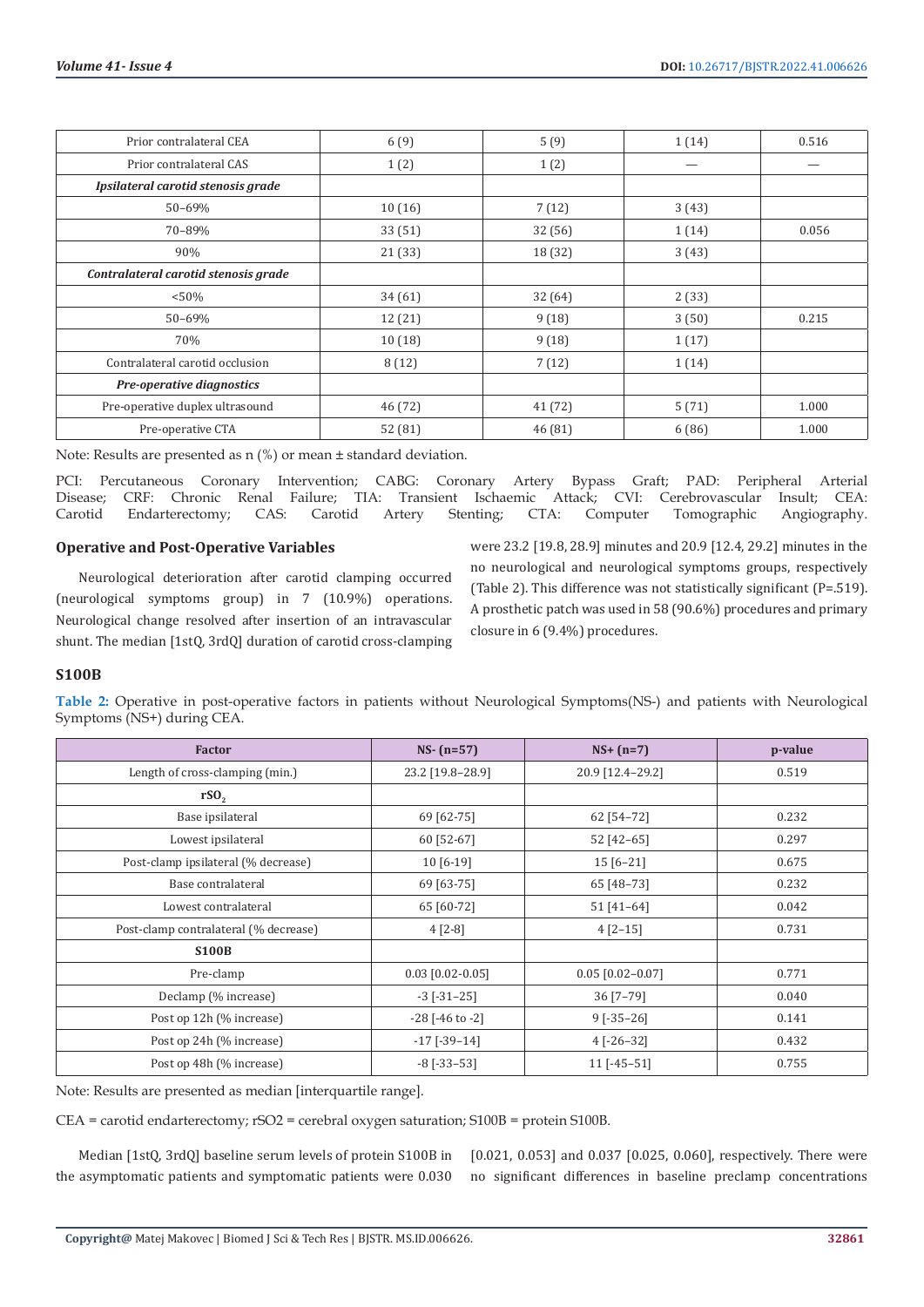of protein S100B between the patients ( $P = .456$ ; Mann-Whitney U test). Percentage of increase in S100B parameter at different timeframes for the no neurological symptoms and neurological symptoms groups are depicted in Figure 2. The median serum S100B level increase was 36.2% [6.9%, 79.0%] (median [1stQ, 3rdQ]) in the neurological symptoms group, compared with –2.7% [–30.9%, 25.5%] (median [1stQ, 3rdQ]) in the no neurological symptoms group. The highest increase of serum S100B protein was 209%. The increase was significantly different between the groups

(P = .040; Mann-Whitney U test) (Figure 2). This finding indicates that neurological instability that occurs after clamping correlates with the increase in S100B level. Neurological change could be predicted as a function of a 25% increase of S100B marker. Applying this technique, the Area Under the Curve (AUC) was 0.7393 (95% confidence interval CI =  $[0.5472, 0.9315]$ , and the diagnostic sensitivity and specificity were 71.4% and 75.4%, respectively. The threshold for S100B of 22.5% increase was optimal to identify patients with neurological symptoms (Figure 3 & Table 3).



**Figure 2:** Percentage of increase in S100B parameter at different timeframes for the no neurological symptoms and neurological symptoms groups.



**Figure 3:** ROC curve for performance of S100B declamp percentage change in prediction of neurological symptoms. The closest top left point is at threshold value 22.5% with sensitivity of 71.4% and specificity of 75.4%. The area under the curve is 74% (95% CI: 55-93%).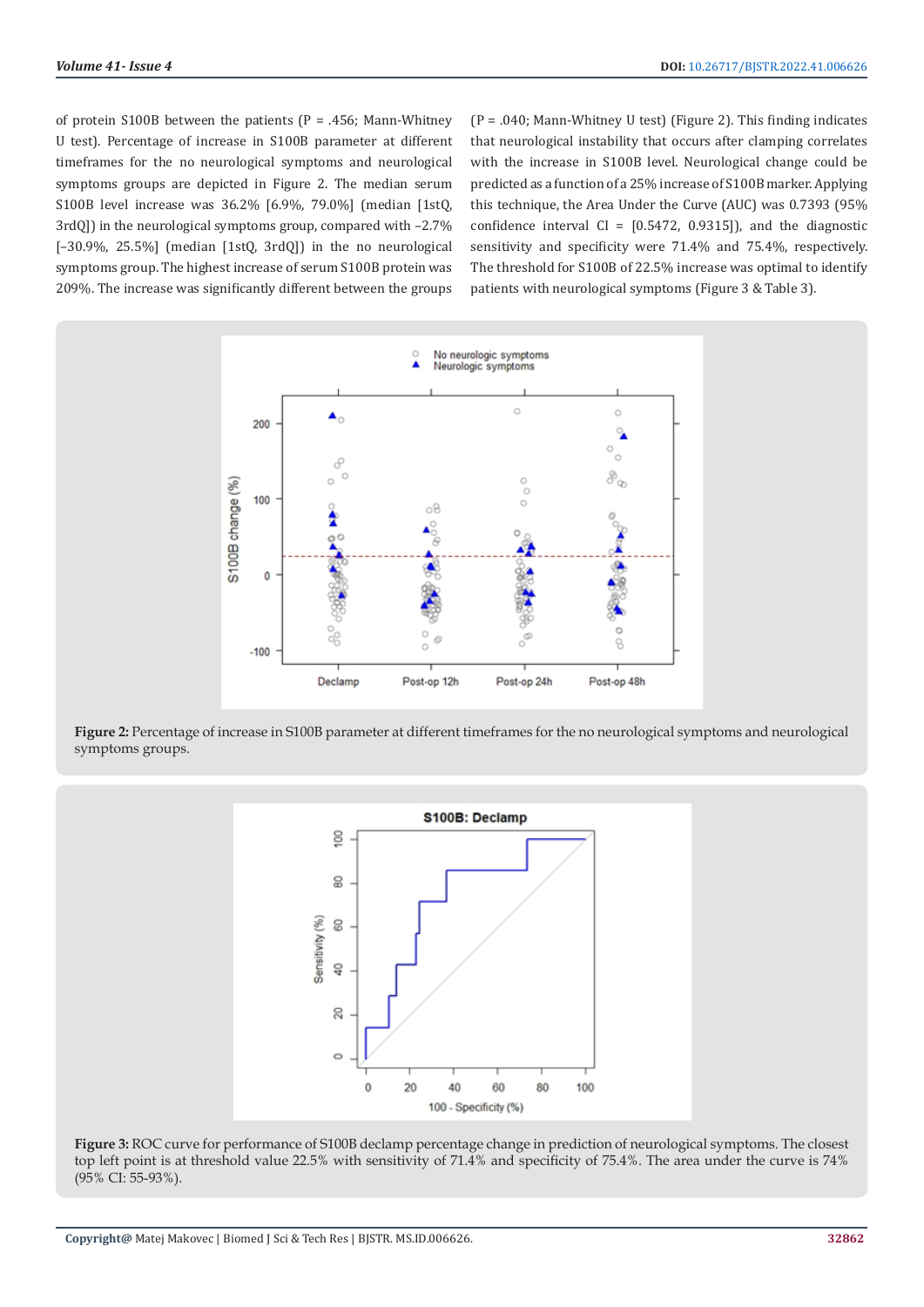# **Cerebral Oxygen Saturation**

The decrease in  $rSO_2$  from the preclamp to cross-clamp period on the ipsilateral side was not statistically significant between the groups. The median  $rSO_2$  decrease was  $15\%$  [6%, 21%] (median [1stQ, 3rdQ]) in the neurological symptoms group vs. 10% [6%, 19%] (median [1stQ, 3rdQ]) in the no neurological symptoms

group (P=.675, Mann-Whitney U-test). The correlation between changes in  $rSO_2$  and neurological symptoms was analysed and by ROC analysis, a cut-off of  $rSO_2$  decrease of  $13.4\%$  was determined to be optimal for identifying patients with neurological symptoms, AUC = 0.5489, 95% CI = [0.3327, 0.7651]. Sensitivity and specificity were 57.1% and 63.2%, respectively (Figure 4 & Table 3).

|                          | AUC $(% )$  | Cut-off $(\% )$ | Sensitivity (%) | Specificity (%) | Accuracy $(\% )$ |
|--------------------------|-------------|-----------------|-----------------|-----------------|------------------|
| $rSO_{2}$                |             |                 |                 |                 |                  |
| Post-clamp ipsilateral   | 55 (33–77)  | 13.4            | $57(14-86)$     | $63(51-75)$     | $63(22-83)$      |
| Post-clamp contralateral | $46(18-74)$ | $-2.2$          | $14(0-43)$      | $98(93-100)$    | 89 (22–83)       |
| <b>S100B</b>             |             |                 |                 |                 |                  |
| Declamp                  | 74 (55–93)  | 22.5            | $71(29-100)$    | $75(65-86)$     | $66(58-88)$      |
| Post-operative, 12h      | $67(47-88)$ | 8.4             | $57(14-86)$     | 83 (72-91)      | $80(31-89)$      |
| Post-operative, 24h      | 59 (40-78)  | $-37.6$         | 100             | $28(16-40)$     | $36(30-83)$      |
| Post-operative, 48h      | 54 (29–78)  | 10.4            | $57(29-86)$     | $61(49-74)$     | $61(19-92)$      |

**Table 3:** Results of ROC curve analysis with threshold values.

Note: Results are presented as value (95% CI).

AUC: Area Under The Curve; rSO2: Cerebral Oxygen Saturation; S100B: Protein S100B.



**Figure 4:** ROC curve for performance of rSO2 post-clamp percentage change in prediction of neurological symptoms. The area under the curve is 55% (95% CI: 33-77%).

# **Contralateral Carotid Occlusion**

There were no statistically significant differences between contralateral carotid occlusion and neurological symptoms (P=1), contralateral carotid occlusion and serum S100B increase (P=.466), or contralateral carotid occlusion and  $rSO_{2}$  fall (P=.418).

# **Prediction of Neurological Symptoms**

The PPV for the prediction of neurological symptoms during the CEA was 16% for the rSO2 parameter; for the S100B parameter the values were 26% for declamp, 22% for 12h post-operative, 19% for 24h post-operative, and 14% for 48h post-operative. The NPV for the  $rSO_2$  parameter and S100B  $\,$  parameter at different timeframes were 92%, 96%, 91%, 92% and 91%, respectively (Table 4). However, in terms of LR considered as minimally predictive, the declamp S100B parameter had amongst other measurements the highest LR+ (2.9, 95% CI: 1.5-5.6) and lowest LR- (0.4, 95% CI: 0.1- 1.2). Also in terms of DOR, this parameter performed best (7.7, 95% CI: 1.4-44.0).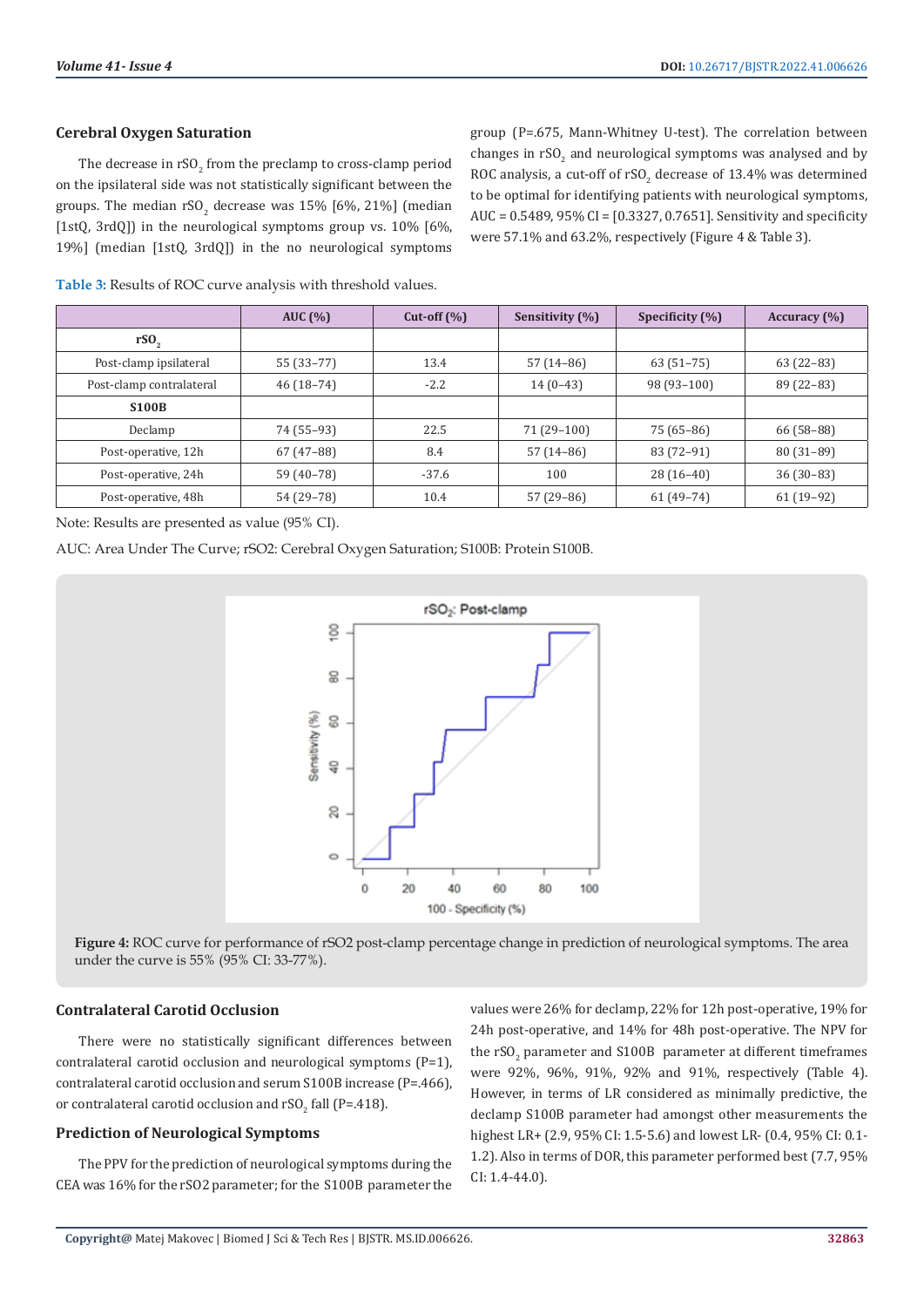|                     | PPV $(\% )$ | NPV(%)      | $LR+$          | LR-            | <b>DOR</b>      |
|---------------------|-------------|-------------|----------------|----------------|-----------------|
| rSO,                | $16(8-28)$  | $92(83-97)$ | $1.6(0.8-3.2)$ | $0.7(0.3-1.6)$ | $2.3(0.5-11.2)$ |
| S <sub>100</sub> B  |             |             |                |                |                 |
| Declamp             | $26(16-41)$ | $96(87-99)$ | $2.9(1.5-5.6)$ | $0.4(0.1-1.2)$ | $7.7(1.4-44.0)$ |
| Post-operative, 12h | $22(7-53)$  | $91(86-94)$ | $2.3(0.6-9.1)$ | $0.8(0.5-1.3)$ | $2.9(0.5-17.6)$ |
| Post-operative, 24h | 19 (8–38)   | $92(85-96)$ | $1.9(0.7-5.0)$ | $0.7(0.4-1.4)$ | $2.5(0.5-12.8)$ |
| Post-operative, 48h | $14(6-30)$  | $91(83-95)$ | $1.4(0.5-3.5)$ | $0.8(0.4-1.6)$ | $1.6(0.3-8.0)$  |

**Table 4:** Performance of rSO2 and S100B parameters in prediction of neurological symptoms.

Note: Results are presented as value (95% CI).

rSO2: cerebral oxygen saturation; S100B: Protein S100B; PPV: Positive Predictive Value; NPV: Negative Predictive Value; LR+: Positive Likelihood Ratio; LR-: Negative Likelihood Ratio; DOR: Diagnostic Odds Ratio

#### **Peri-Operative Outcomes**

Two (3.1%) perioperative strokes occurred. The single major stroke happened on day 6, and the patient had decreased responsiveness to verbal commands and developed left hemiplegia. The diagnosis of stroke was based on the clinical and computed tomography finding of a focal ipsilateral ischaemic cerebral infarct with a patent CEA site on angiography. The patient was asymptomatic. The other patient had mild neurological deficits with complete recovery without re-exploration of the carotid artery. The patient was symptomatic. Both patients were shunted, and had normal rSO2, and increased S100B markers.

# **Discussion**

The key conclusion of this pilot investigation was that increased serum levels of S100B protein, a brain marker, were associated with increased neurological instability. A statistically significant difference was only revealed by decapitation measurements and disregarded by 12-, 24-, and 48-hour post-operative measurements. The early mechanism of S100B release, which happens minutes later, is still unknown. The low amount of hypoperfusion associated with carotid artery occlusion may cause minor blood-brain barrier disruption, which could explain the early rise of serum S100B. [12,23]. Although S100B been linked to cerebral ischaemia, developing it into a biomarker for differential diagnosis in clinical practice has been problematic [24,25]. Several writers have claimed that elevated levels of S100B in the blood are not unique to stroke, claiming that the rise occurs in other neurological disorders with similar symptoms [26].

During carotid clamping, seven (10.9%) of the patients who needed shunting developed cerebral ischaemia (neurological deficit). These findings for CEA in conscious patients are similar to those reported by Hans [27] (10%), Evans [28] (9.7%), Calligaro [29] (7.2%), Stroughton [30] (14%), and Rockman [31] (11%). Of the 7 patients who required shunting due to a lack of compensatory blood flow, five patients were in the S100B-positive group. With a sensitivity of 71.4 percent and a specificity of 75.4 percent, we were able to predict neurological alterations in connection to an

increase in the S100B marker. A 22.5 percent rise in neurological symptoms was used as the threshold value. Because of the lengthy test process, measuring serum S100B protein for perioperative neuromonitoring is currently not possible. Existing assays lack sensitivity and are difficult to use, and they often take 3 hours to complete. For the measurement of S100B protein, a quick and sensitive immunoassay would be required.

 Furthermore, when compared to results acquired after carotid surgery under general anaesthetic, the observed rise in serum S100B protein during transverse clamp in LA was less pronounced (GA). In our study, the average rise in S100B was 12 percent. During CEA in the LA, Aleksic [4] observed a rise of 18% in serum S100B levels. Jaranyi [32] found a 170 percent increase in serum S100B levels in patients undergoing CEA while under GA. This indicates relevant global cerebral ischaemia. S100B levels and cerebral ischaemia alterations in patients undergoing CEA under LA are unlikely to apply to patients undergoing CEA under GA [29].

Symptomatic patients had greater preclamp S100B concentrations than asymptomatic patients. The median baseline serum S100B protein levels were 0.037 g/L and 0.030  $g/L$ , respectively. The difference (P = 456) was not statistically significant. S100B protein peak levels could be identified as early as 20 minutes after cerebral injury. Its biological half-life ranges from 30 to 113 minutes, and it is quickly excreted by the kidneys. Concentrations return to near pre-clamp levels 24 hours after surgery, and by the third post-operative day, they recover completely. In our investigation, all symptomatic patients were operated on more than 72 hours after the onset of carotid symptoms. There were no expected significant variations in baseline S100B protein levels between asymptomatic and symptomatic individuals before surgery. Dragas [10] discovered that symptomatic patients had considerably greater preclamp S100B concentrations. He attributed this to greater embolic potential of symptomatic carotid plaques.

In the group with neurological symptoms, the decline in rSO2 from the preclamp to the cross-clamp period on the ipsilateral side was not significantly greater (P =675). Furthermore, the low AUC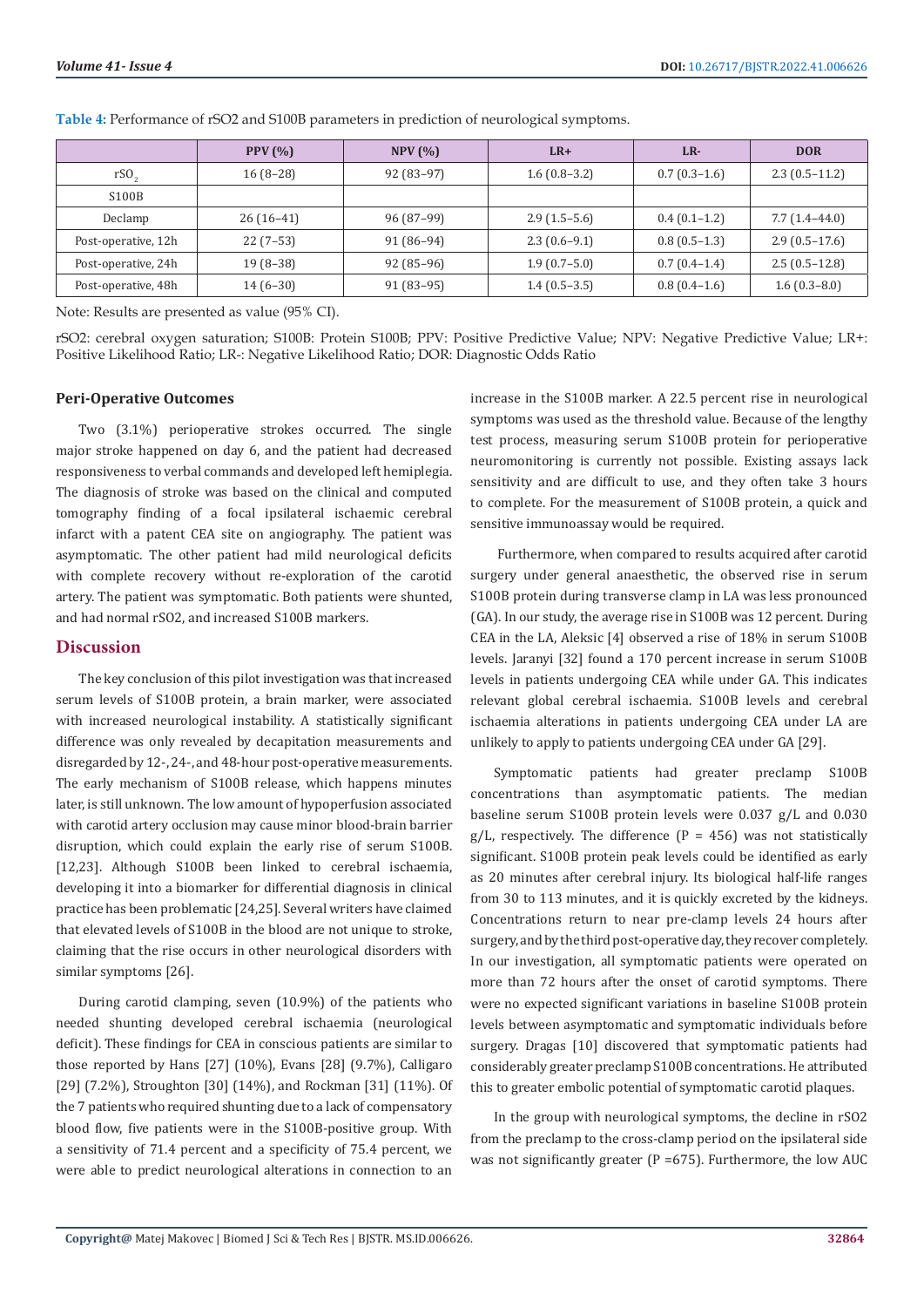value shows that the link between rSO2 percentage reduction and neurological symptoms is at best shaky. In recognizing patients with neurological symptoms, the relative decline in rSO2 is neither sensitive (57.1%) nor specific (63.2%). These findings do not support cerebral oximetry as the sole monitoring modality during carotid endarterectomy. When comparing groups, the absolute lowest value of rSO2 on the contralateral side was statistically different  $(P = 042)$ . This has no clinical implications because baseline rSO2 measurements vary greatly between individuals [33,34]. The range of baseline rSO2 values is large, ranging from 47% to 86%. Rather than using absolute numbers, relative changes in rSO2 should be used [35]. One of the existing rSO2 monitoring's drawbacks is that the oxygen sensor can only be utilized on hairless scalps.

Other areas of the brain may acquire focal cerebral ischaemia without the drop in rSO2 seen by the scalp sensors [20]. After an abrupt fall in blood flow in brain tissue (which may involve an exponential decrease in tissue oxygenation) with compensation for blood pressure variations, secondary dilatation of the microcirculation due to autoregulation or opening of collateral arteries occurs [36]. Even if intracranial collateral anastomoses exist, they are insufficient to sustain baseline intracerebral oxygen saturation in the brain. The presence of moderate reductions in rSO2 has not been linked to cerebral hypoperfusion severe enough to cause cerebral ischaemia [1]. The crucial rSO2 drop that the brain can endure is unknown.

One of the existing rSO2 monitoring's drawbacks is that the oxygen sensor can only be utilized on hairless scalps. Other areas of the brain may develop focal cerebral ischaemia without a drop in rSO2 registered by the scalp sensors [20]. After an abrupt fall in blood flow in brain tissue (which may involve an exponential decrease in tissue oxygenation) with compensation for blood pressure variations, secondary dilatation of the microcirculation due to autoregulation or opening of collateral arteries occurs [36]. Even if intracranial collateral anastomoses exist, they are insufficient to sustain baseline intracerebral oxygen saturation in the brain. The presence of moderate reductions in rSO2 has not been linked to cerebral hypoperfusion severe enough to cause cerebral ischaemia [1]. The crucial rSO2 drop that the brain can endure is unknown.

A 13 percent (13.4 percent) reduction in rSO2 was found to be best for detecting individuals with neurological symptoms in our study, with sensitivity and specificity of 57.1 percent and 63.2 percent, respectively. The results were identical to those of Al-Rawi [21] and Mille [22], who used cut-off values of 13% and 12% (11.7%), respectively. There were 8 patients with contralateral carotid occlusion among them. One exhibited neurological symptoms, one had an elevated S100B level in the blood, and two had a considerable drop in rSO2. The need for a shunt is not consistently predicted by contralateral carotid occlusion.

Two patients experienced a cerebrovascular insult (CVI). The patient suffering CVI during the procedure exhibited the largest rise in serum S100B protein of all the patients, but her rSO2 was normal. Higher blood S100B protein levels with a late peak are linked to more extensive cerebral injury. In patients with subclinical cerebral tissue death, serum levels are lower and peak increasingly earlier [37]. On the sixth day after the operation, the second patient developed a CVI. Although there was a considerable rise in serum S100B protein, rSO2 remained normal. The CVI attack was predicted by neurological instability and an elevated level of S100B. This was not the case with rSO2.

# **Limitations**

The study had several limitations. First, despite the huge patient group, it was constrained by the small number of patients who experienced neurological symptoms during the surgery. Second, the reported higher S100B levels in the blood of hypertension patients relative to healthy controls made employing the S100B biomarker to diagnose cerebral ischaemia challenging [38]. In terms of serum S100B increase, we did not compare the hypertensive and nonhypertensive categories. Third, different surgeons may assess neurological signs differently during surgery.

# **Conclusion**

Awake neuromonitoring has been found to provide a sensitive and direct evaluation of brain tissue perfusion and is specific to CEA under LA. Although there was a favourable connection between CEA and an increase in serum S100B protein, due to the long assessment time, serum S100B monitoring was not practicable (usually 3 hours). The small number of patients in the study makes it impossible to draw clear conclusions, particularly in the group of people who suffer from neurological problems. Future research will either support or refute our findings.

# **References**

- 1. [Williams IM, Mead G, Picton AJ, Farrell A, Mortimer AJ, et al. \(1995\) The](https://pubmed.ncbi.nlm.nih.gov/7655972/) [influence of contralateral carotid stenosis and occlusion on cerebral](https://pubmed.ncbi.nlm.nih.gov/7655972/) [oxygen saturation during carotid artery surgery. Eur J Vasc Endovasc](https://pubmed.ncbi.nlm.nih.gov/7655972/) [Surg 10\(2\):198-206.](https://pubmed.ncbi.nlm.nih.gov/7655972/)
- 2. Salvian AJ, Taylor DC, Hsiang YN, Hildebrand HD, Litherland HK, et al. (1997) Selective shunting with EEG monitoring is safer than routine shunting for carotid endarterectomy. Cardiovasc Surg 5(5): 481-485.
- 3. [Beese U, Langer H, Lang W, Dinkel M \(1998\) Comparison of](https://pubmed.ncbi.nlm.nih.gov/9756577/) [nearinfraredspectroscopy and somatosensory evoked potentialsfor the](https://pubmed.ncbi.nlm.nih.gov/9756577/) [detection of cerebral ischemia during carotidendarterectomy. Stroke](https://pubmed.ncbi.nlm.nih.gov/9756577/) [29\(10\): 2032-2037.](https://pubmed.ncbi.nlm.nih.gov/9756577/)
- 4. [Aleksic M, Heckenkamp J, Reichert V, Gawenda M, BrunkwallJ \(2007\)](https://www.researchgate.net/publication/6310692_S-100B_Release_during_Carotid_Endarterectomy_under_Local_Anesthesia) [S-100B release during carotid endarterectomy under localanesthesia.](https://www.researchgate.net/publication/6310692_S-100B_Release_during_Carotid_Endarterectomy_under_Local_Anesthesia) [Ann Vasc Surg 21\(5\): 571-575.](https://www.researchgate.net/publication/6310692_S-100B_Release_during_Carotid_Endarterectomy_under_Local_Anesthesia)
- 5. [Skitek M, Jerin A \(2016\) Proenkefalin A and protachykinin inischemic](https://pubmed.ncbi.nlm.nih.gov/26827702/) [neurological complications after cardiac surgery. Med Glas](https://pubmed.ncbi.nlm.nih.gov/26827702/) [\(Zenica\)13\(1\): 8-13.](https://pubmed.ncbi.nlm.nih.gov/26827702/)
- 6. [Korfias S, Stranjalis G, Papadimitriou A, Psachoulia C, Daskalakis G, et al.](https://pubmed.ncbi.nlm.nih.gov/17168733/) [\(2006\) Serum S-100B protein as abiochemical marker of brain injury: a](https://pubmed.ncbi.nlm.nih.gov/17168733/) [review of currentconcepts. Curr Med Chem 13\(30\): 3719-3731.](https://pubmed.ncbi.nlm.nih.gov/17168733/)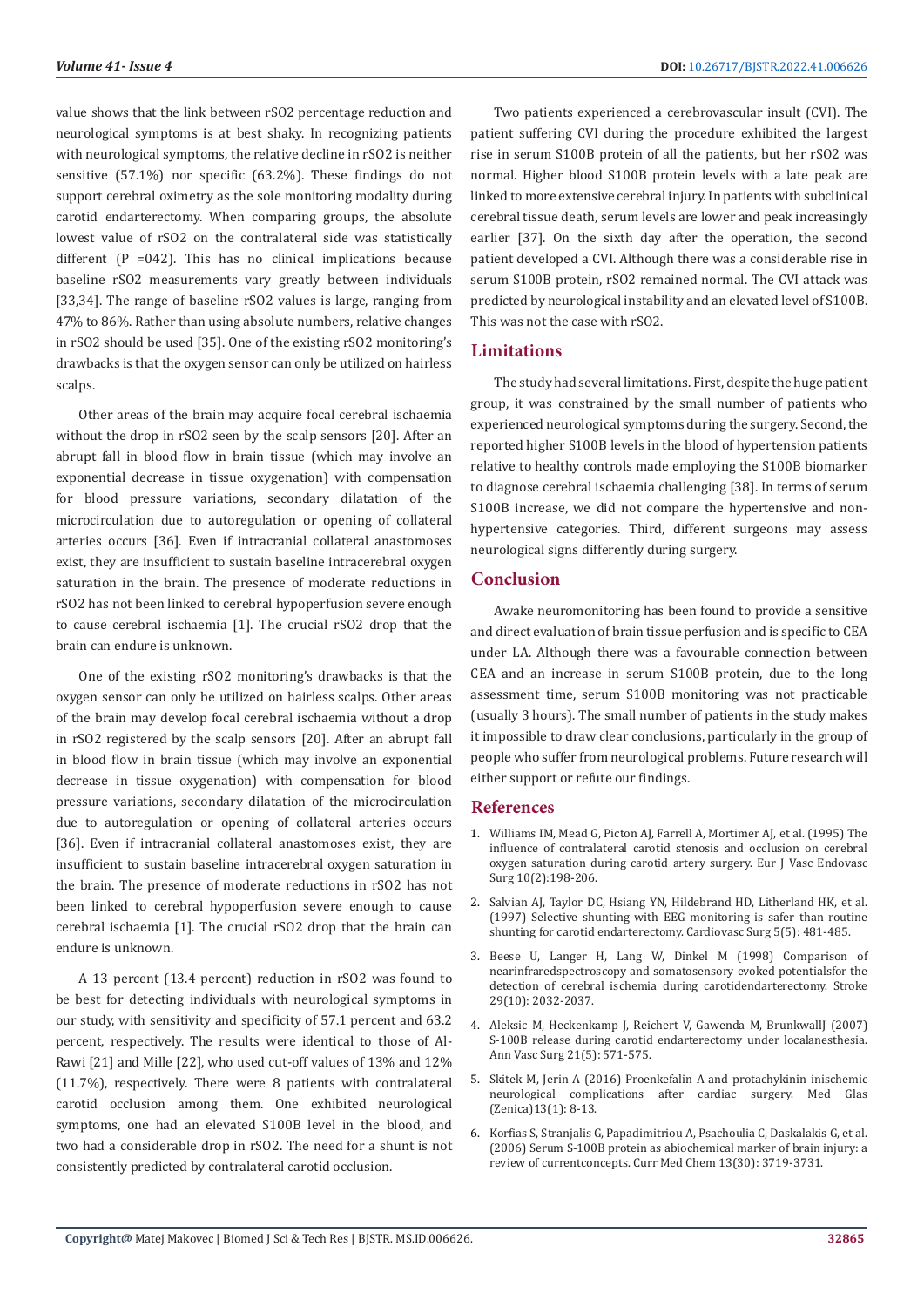- 7. [Arfvidsson B, Nilsson TK, Norgren L \(2015\) S100B concentrationsincrease](https://pubmed.ncbi.nlm.nih.gov/25153417/)  [perioperatively in jugular vein blood despitelimited metabolic and](https://pubmed.ncbi.nlm.nih.gov/25153417/)  [inflammatory response to clinicallyuneventful carotid endarterectomy.](https://pubmed.ncbi.nlm.nih.gov/25153417/)  [Clin Chem Lab Med 53\(1\): 111-117.](https://pubmed.ncbi.nlm.nih.gov/25153417/)
- 8. [Capoccia L, Sbarigia E, Rizzo A, Mansour W, Speziale F \(2012\) Silentstroke](https://pubmed.ncbi.nlm.nih.gov/22734086/)  [and cognitive decline in asymptomatic carotid stenosisrevascularization.](https://pubmed.ncbi.nlm.nih.gov/22734086/)  [Vascular 20\(4\): 181-187.](https://pubmed.ncbi.nlm.nih.gov/22734086/)
- 9. [Brightwell RE, Sherwood RA, Athanasiou T, Hamady M, Cheshire NJ](https://pubmed.ncbi.nlm.nih.gov/17719806/)  [\(2007\) The neurological morbidity of carotid revascularisation:using](https://pubmed.ncbi.nlm.nih.gov/17719806/)  [markers of cellular brain injury to compare CEA and CAS. Eur J Vasc](https://pubmed.ncbi.nlm.nih.gov/17719806/)  [Endovasc Surg 34\(5\): 552-560.](https://pubmed.ncbi.nlm.nih.gov/17719806/)
- 10. [Dragas M, Koncar I, Opacic D, Ilic N, Maksimovic Z, et al. \(2015\)](https://pubmed.ncbi.nlm.nih.gov/25859683/)  [Fluctuations of serum neuron specific enolase and protein S-100B](https://pubmed.ncbi.nlm.nih.gov/25859683/)  [concentrations in relation to the use of shunt during carotid](https://pubmed.ncbi.nlm.nih.gov/25859683/)  [endarterectomy. PLoS One 10\(4\): e0124067.](https://pubmed.ncbi.nlm.nih.gov/25859683/)
- 11. [Capoccia L, Speziale F, Gazzetti M, Mariani P, Rizzo A, et al. \(2010\)](https://pubmed.ncbi.nlm.nih.gov/20045614/)  [Comparative study on carotid revascularisation \(endarterectomy vs](https://pubmed.ncbi.nlm.nih.gov/20045614/)  [stenting\) using markers of cellular brain injury, neuropsychometric](https://pubmed.ncbi.nlm.nih.gov/20045614/)  [tests, and diffusion-weighted magnetic resonance imaging. J Vasc Surg](https://pubmed.ncbi.nlm.nih.gov/20045614/)  [51\(3\): 584-591.](https://pubmed.ncbi.nlm.nih.gov/20045614/)
- 12. [Sahlein DH, Heyer EJ, Rampersad A, Winfree CJ, Solomon RA, et al.](https://pubmed.ncbi.nlm.nih.gov/14633290/)  [\(2003\) Failure of intraoperative jugular bulb S-100B and neuron](https://pubmed.ncbi.nlm.nih.gov/14633290/)[specific enolase sampling to predict cognitive injury after carotid](https://pubmed.ncbi.nlm.nih.gov/14633290/)  [endarterectomy. Neurosurgery 53\(6\): 1243-1249.](https://pubmed.ncbi.nlm.nih.gov/14633290/)
- 13. [Connolly ES, Winfree CJ, Rampersad A, Sharma R, Mack WJ, et al.](https://pubmed.ncbi.nlm.nih.gov/11846900/)  [\(2001\) Serum S100B protein levels are correlated with subclinical](https://pubmed.ncbi.nlm.nih.gov/11846900/)  [neurocognitive declines after carotid endarterectomy. Neurosurgery](https://pubmed.ncbi.nlm.nih.gov/11846900/)  [49\(5\): 1076-1082.](https://pubmed.ncbi.nlm.nih.gov/11846900/)
- 14. [Alserr AH, Elwan H, Antonopoulos CN, Abdelreheem A, Elmahdy H, et al.](https://pubmed.ncbi.nlm.nih.gov/30650951/)  [\(2019\) Using serum s100-β protein as a biomarker for comparing silent](https://pubmed.ncbi.nlm.nih.gov/30650951/)  [brain injury in carotid endarterectomy and carotid artery stenting. Int](https://pubmed.ncbi.nlm.nih.gov/30650951/)  [Angiol 38\(2\): 136-142.](https://pubmed.ncbi.nlm.nih.gov/30650951/)
- 15. [Kuzhuget R, Starodubtsev V, Ignatenko P, Starodubtseva A, Voroshilina](https://pubmed.ncbi.nlm.nih.gov/28872355/)  [O, et al. \(2017\) The ole of stump pressure and cerebral oximetry in](https://pubmed.ncbi.nlm.nih.gov/28872355/)  [predicting ischaemic brain damage during carotid endarterectomy.](https://pubmed.ncbi.nlm.nih.gov/28872355/)  [Brain Inj 31\(13–14\): 1944-1950.](https://pubmed.ncbi.nlm.nih.gov/28872355/)
- 16. [Ge YL, Li X, Gao JU, Zhang X, Fang X, et al. \(2016\) Beneficial effects of](https://www.spandidos-publications.com/10.3892/etm.2016.2978)  [intravenous dexmedetomidine on cognitive function and cerebral injury](https://www.spandidos-publications.com/10.3892/etm.2016.2978)  [following a carotid endarterectomy. Exp Ther Med 11\(3\): 1128-1134.](https://www.spandidos-publications.com/10.3892/etm.2016.2978)
- 17. [Nagy B, Woth G, Mérei Á, Nagy L, Lantos J, et al. \(2016\) Perioperative](https://pubmed.ncbi.nlm.nih.gov/27121520/)  [time course of matrix metalloproteinase-9\(MMP-9\), its tissue inhibitor](https://pubmed.ncbi.nlm.nih.gov/27121520/)  [TIMP-1 & S100B protein in carotid surgery. Indian J Med Res 143\(2\):](https://pubmed.ncbi.nlm.nih.gov/27121520/)  [220-226.](https://pubmed.ncbi.nlm.nih.gov/27121520/)
- 18. [Falkensammer J, Oldenburg WA, Hendrzak AJ, Neuhauser B, Pedraza O, et](https://pubmed.ncbi.nlm.nih.gov/18504102/)  [al. \(2008\) Evaluation of subclinical cerebral injury and neuropsychologic](https://pubmed.ncbi.nlm.nih.gov/18504102/)  [function in patients undergoing carotid endarterectomy. Ann Vasc Surg](https://pubmed.ncbi.nlm.nih.gov/18504102/)  [22\(4\): 497-504.](https://pubmed.ncbi.nlm.nih.gov/18504102/)
- 19. [Manwaring ML, Durham CA, McNally MM, Agle SC, Parker FM, et al.](https://pubmed.ncbi.nlm.nih.gov/20356866/)  [\(2010\) Correlation of cerebral oximetry with internal carotid artery](https://pubmed.ncbi.nlm.nih.gov/20356866/)  [stump pressures in carotid endarterectomy. Vasc Endovascular Surg](https://pubmed.ncbi.nlm.nih.gov/20356866/)  [44\(4\): 252-256.](https://pubmed.ncbi.nlm.nih.gov/20356866/)
- 20. [Samra SK, Dorje P, Zelenock GB, Stanley JC \(1996\) Cerebral oximetry in](https://pubmed.ncbi.nlm.nih.gov/8553402/)  [patients undergoing carotid endarterectomy under regional anesthesia.](https://pubmed.ncbi.nlm.nih.gov/8553402/)  [Stroke 27\(1\): 49-55.](https://pubmed.ncbi.nlm.nih.gov/8553402/)
- 21. [Al-Rawi PG, Kirkpatrick PJ \(2006\) Tissue oxygen index: thresholds for](https://pubmed.ncbi.nlm.nih.gov/17008623/)  [cerebral ischemia using near-infrared spectroscopy. Stroke 37\(11\):](https://pubmed.ncbi.nlm.nih.gov/17008623/)  [2720-2725.](https://pubmed.ncbi.nlm.nih.gov/17008623/)
- 22. [Mille T, Tachimiri ME, Klersy C, Ticozzelli G, Bellinzona G, et al. \(2004\)](https://pubmed.ncbi.nlm.nih.gov/15121117/)  [Near infrared spectroscopy monitoring during carotid endarterectomy:](https://pubmed.ncbi.nlm.nih.gov/15121117/)  [which threshold value is critical? Eur J Vasc Endovasc Surg 27\(6\): 646-](https://pubmed.ncbi.nlm.nih.gov/15121117/) [650.](https://pubmed.ncbi.nlm.nih.gov/15121117/)
- 23. [Kapural M, Krizanac-Bengez LJ, Barnett G, Perl J, Masaryk T, et al. \(2002\)](https://pubmed.ncbi.nlm.nih.gov/12020881/) [Serum S-100β as a possible marker of bloodbrain barrier disruption.](https://pubmed.ncbi.nlm.nih.gov/12020881/) [Brain Res 940\(1-2\): 102-104.](https://pubmed.ncbi.nlm.nih.gov/12020881/)
- 24. [González-García S, González-Quevedo A, Peña-Sánchez M, Menéndez-](https://www.researchgate.net/publication/230805867_Serum_neuron-specific_enolase_and_S100_calcium_binding_protein_B_biomarker_levels_do_not_improve_diagnosis_of_acute_stroke)[Saínz C, Fernández-Carriera R, et al. \(2012\) Serum neuron-specific](https://www.researchgate.net/publication/230805867_Serum_neuron-specific_enolase_and_S100_calcium_binding_protein_B_biomarker_levels_do_not_improve_diagnosis_of_acute_stroke) [enolase and S100 calcium binding protein B biomarker levels do not](https://www.researchgate.net/publication/230805867_Serum_neuron-specific_enolase_and_S100_calcium_binding_protein_B_biomarker_levels_do_not_improve_diagnosis_of_acute_stroke) [improve diagnosis of acute stroke. J R Coll Physicians Edinb 42\(3\): 199-](https://www.researchgate.net/publication/230805867_Serum_neuron-specific_enolase_and_S100_calcium_binding_protein_B_biomarker_levels_do_not_improve_diagnosis_of_acute_stroke) [204.](https://www.researchgate.net/publication/230805867_Serum_neuron-specific_enolase_and_S100_calcium_binding_protein_B_biomarker_levels_do_not_improve_diagnosis_of_acute_stroke)
- 25. [Jickling GC, Sharp FR \(2011\) Blood biomarkers of ischaemic stroke.](https://pubmed.ncbi.nlm.nih.gov/21671123/) [Neurotherapeutics 8\(3\): 349-360.](https://pubmed.ncbi.nlm.nih.gov/21671123/)
- 26. [Dassan P, Keir G, Brown MM \(2009\) Criteria for a clinically informative](https://pubmed.ncbi.nlm.nih.gov/19202335/) [serum biomarker in acute ischaemic stroke: a review of S100B.](https://pubmed.ncbi.nlm.nih.gov/19202335/) [Cerebrovasc Dis 27\(3\): 295-302.](https://pubmed.ncbi.nlm.nih.gov/19202335/)
- 27. [Hans SS, Jareunpoon O \(2007\) Prospective evaluation of](https://pubmed.ncbi.nlm.nih.gov/17275248/) [electroencephalography, carotid artery stump pressure, and neurologic](https://pubmed.ncbi.nlm.nih.gov/17275248/) [changes during 314 consecutive carotid endarterectomies performed in](https://pubmed.ncbi.nlm.nih.gov/17275248/) [awake patients. J Vasc Surg 45\(3\): 511-515.](https://pubmed.ncbi.nlm.nih.gov/17275248/)
- 28. [Evans WE, Hayes JP, Waltke EA, Vermilion BD \(1985\) Optimal cerebral](https://pubmed.ncbi.nlm.nih.gov/4057434/) [monitoring during carotid endarterectomy; neurologic response under](https://pubmed.ncbi.nlm.nih.gov/4057434/) [local anesthesia. J Vasc Surg 2\(6\): 775-777.](https://pubmed.ncbi.nlm.nih.gov/4057434/)
- 29. [Calligaro KD, Dougherty MJ \(2005\) Correlation of carotid artery stump](https://pubmed.ncbi.nlm.nih.gov/16242555/) [pressure and neurological changes during 474 carotid endarterectomies](https://pubmed.ncbi.nlm.nih.gov/16242555/) [performed in awake patients. J Vasc Surg 42\(4\): 684-689.](https://pubmed.ncbi.nlm.nih.gov/16242555/)
- 30. [Stroughton J, Nath RL, Abbott WM \(1998\) Comparison of simultaneous](https://pubmed.ncbi.nlm.nih.gov/9845652/) [electroencephalographic and mental status monitoring during carotid](https://pubmed.ncbi.nlm.nih.gov/9845652/) [endarterectomy with regional anesthesia. J Vasc Surg 28\(6\): 1014-1023.](https://pubmed.ncbi.nlm.nih.gov/9845652/)
- 31. [Rockman CB, Riles TS, Gold M, Lamparello PJ, Giangola G, et al. \(1996\)](https://pubmed.ncbi.nlm.nih.gov/8976348/) [A comparison of regional and general anesthesia in patients undergoing](https://pubmed.ncbi.nlm.nih.gov/8976348/) [carotid endarterectomy. J Vasc Surg 24\(6\): 946-956.](https://pubmed.ncbi.nlm.nih.gov/8976348/)
- 32. [Jaranyi Z, Szekely M, Bobek I, Galfy I, Geller L, et al. \(2003\) Impairment](https://www.researchgate.net/publication/9039294_Impairment_of_Blood-Brain_Barrier_Integrity_during_Carotid_Surgery_as_Assessed_by_Serum_S-100B_Protein_Concentrations) [of blood-brain barrier integrity during carotid surgery as assessed by](https://www.researchgate.net/publication/9039294_Impairment_of_Blood-Brain_Barrier_Integrity_during_Carotid_Surgery_as_Assessed_by_Serum_S-100B_Protein_Concentrations) [serum S-100B protein concentrations. Clin Chem Lab Med 41\(10\): 1320-](https://www.researchgate.net/publication/9039294_Impairment_of_Blood-Brain_Barrier_Integrity_during_Carotid_Surgery_as_Assessed_by_Serum_S-100B_Protein_Concentrations) [1322.](https://www.researchgate.net/publication/9039294_Impairment_of_Blood-Brain_Barrier_Integrity_during_Carotid_Surgery_as_Assessed_by_Serum_S-100B_Protein_Concentrations)
- 33. [Duffy CM, Manninen PH, Chan A, Kearns CF \(1997\) Comparison](https://pubmed.ncbi.nlm.nih.gov/9350367/) [of cerebral oximeter and evoked potential monitoring in carotid](https://pubmed.ncbi.nlm.nih.gov/9350367/) [endarterectomy. Can J Anaesth 44\(10\): 1077-1081.](https://pubmed.ncbi.nlm.nih.gov/9350367/)
- 34. [Hernandez-Avila G, Dujovny M, Slavin KV, Luer MS, Nijensohn E, et](http://www.ajnr.org/content/16/8/1618) [al. \(1995\) Use of transcranial cerebral oximetry to monitor regional](http://www.ajnr.org/content/16/8/1618) [cerebral oxygen saturation during neuroendovascular procedures. AJNR](http://www.ajnr.org/content/16/8/1618) [Am J Neuroradiol 16\(8\): 1618-1625.](http://www.ajnr.org/content/16/8/1618)
- 35. [Duncan LA, Ruckley CV, Wildsmith JA \(1995\) Cerebral oximetry: a useful](https://pubmed.ncbi.nlm.nih.gov/8546283/) [monitor during carotid artery surgery. Anaesthesia 50\(12\): 1041-1045.](https://pubmed.ncbi.nlm.nih.gov/8546283/)
- 36. [Lam JM, Smielewski P, al-Rawi P, Griffiths P, Pickard JD, et al. \(1997\)](https://pubmed.ncbi.nlm.nih.gov/9158623/) [Internal and external carotid contributions to near-infrared spectroscopy](https://pubmed.ncbi.nlm.nih.gov/9158623/) [during carotid endarterectomy. Stroke 28\(5\): 906-911.](https://pubmed.ncbi.nlm.nih.gov/9158623/)
- 37. Jonsson H, Johnsson P, Alling C, Backstrom M, Bergh C, et al. (1999) S100beta after coronary artery surgery:release pattern, source of contamination, and relation to neuropsychometric outcome. Ann Thorac Surg 68: 2202-2208.
- 38. [González-Quevedo A, González García S, Fernández Concepción O,](https://pubmed.ncbi.nlm.nih.gov/21130083/) [Rosaralis Santiesteban Freixas, Luis Quevedo Sotolongo, et al. \(2011\)](https://pubmed.ncbi.nlm.nih.gov/21130083/) [Increased serum S-100B and neuron specific enolase potential markers](https://pubmed.ncbi.nlm.nih.gov/21130083/) [of early nervous system involvement in essential hypertension. Clin](https://pubmed.ncbi.nlm.nih.gov/21130083/) [Biochem 44\(2-3\): 154-159.](https://pubmed.ncbi.nlm.nih.gov/21130083/)